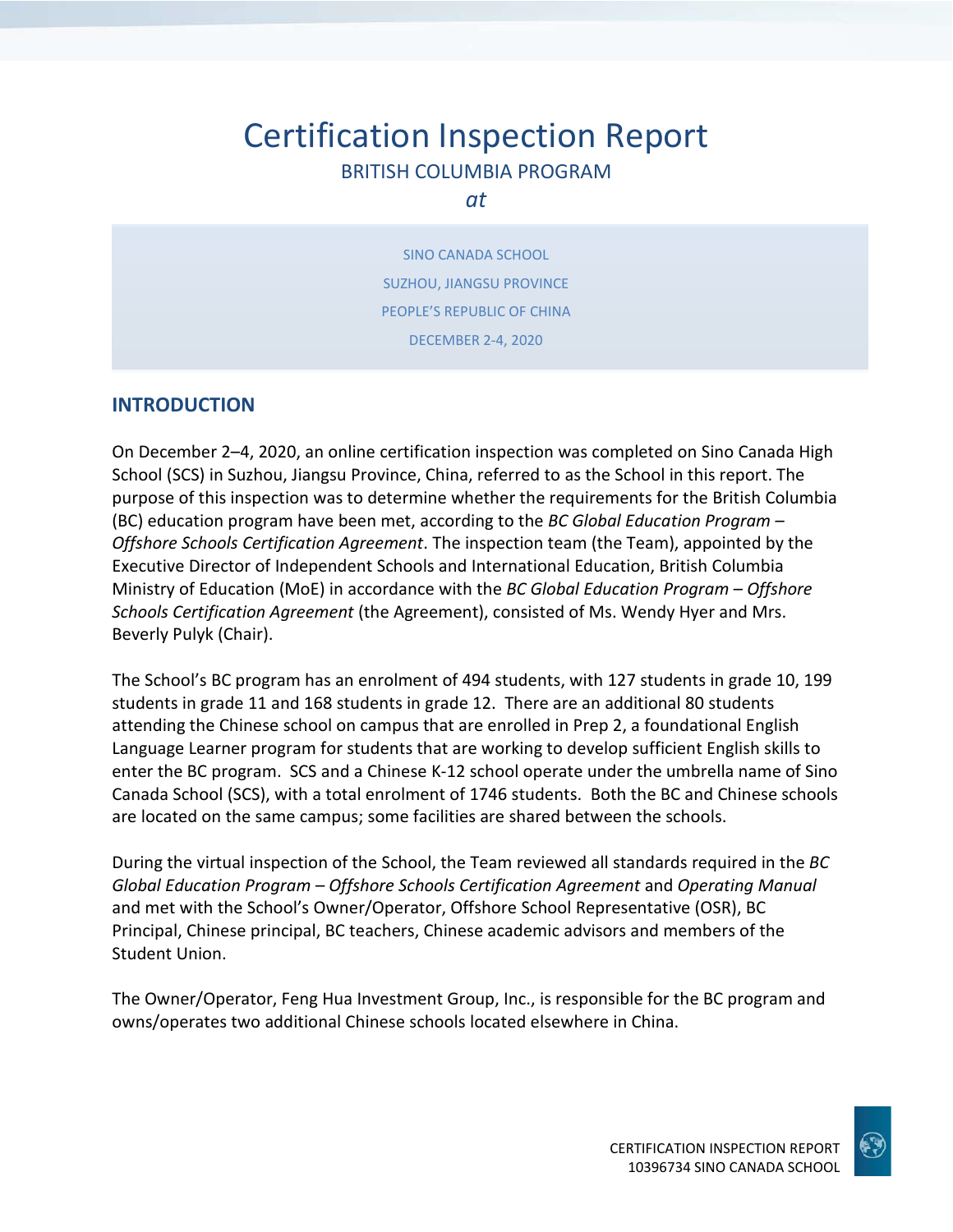As noted in the BC Offshore School Program Annual Report for the School Year 2020/2021 (the Annual Report), the BC program's philosophy, objectives and special features are captured in our graduate profile articulating the aspirations and goals we have for each student that graduates. Sino Canada School's mission is to equip students with a powerful and diverse set of skills that will ensure success in an unpredictable and rapidly changing future. By the time the students graduate, the School expects the students to have developed the following five attributes:

- An appreciation for learning
- Respect and caring for self
- Respect and caring for others
- Social responsibility
- Sense of belonging.

Each attribute is further defined with three or four statements specific to that attribute.

The Team would like to thank Sino Canada School for its hospitality, cooperation and preparedness for the inspection visit.

| report.                                                                                                                                                                                                                                                                                             |                                            |                               | The School has satisfactorily addressed requirements contained in the previous inspection |
|-----------------------------------------------------------------------------------------------------------------------------------------------------------------------------------------------------------------------------------------------------------------------------------------------------|--------------------------------------------|-------------------------------|-------------------------------------------------------------------------------------------|
| $\Box$ Requirement<br>Met                                                                                                                                                                                                                                                                           | $\Box$ Requirement<br><b>Partially Met</b> | $\Box$ Requirement<br>Not Met | $\boxtimes$ Not<br>Applicable                                                             |
| Comment:<br>No requirements for the School were noted in the previous inspection report. The School<br>responded to all five suggestions from the previous report during the follow-up check-in held on<br>October 2, 2020. A number of the areas noted continue to be addressed by administration. |                                            |                               |                                                                                           |

## **BUSINESS PLAN 1.0**

| The Owner/Operator has submitted a business plan to the BC Ministry of Education,<br>confirming the sustainability of the program. |                                                                                                                                                                                                                                                                                       |                               |  |
|------------------------------------------------------------------------------------------------------------------------------------|---------------------------------------------------------------------------------------------------------------------------------------------------------------------------------------------------------------------------------------------------------------------------------------|-------------------------------|--|
| $\boxtimes$ Requirement<br>Met                                                                                                     | $\Box$ Requirement<br><b>Partially Met</b>                                                                                                                                                                                                                                            | $\Box$ Requirement<br>Not Met |  |
| Comment:<br>as the impact of the current pandemic.                                                                                 | The Team confirms the Business Plan noted in the Annual Report. The School has seen a<br>decline of enrolment over a number of years; administration shared that the decline has<br>been attributed to the increasing availability of other international schools in the area as well |                               |  |

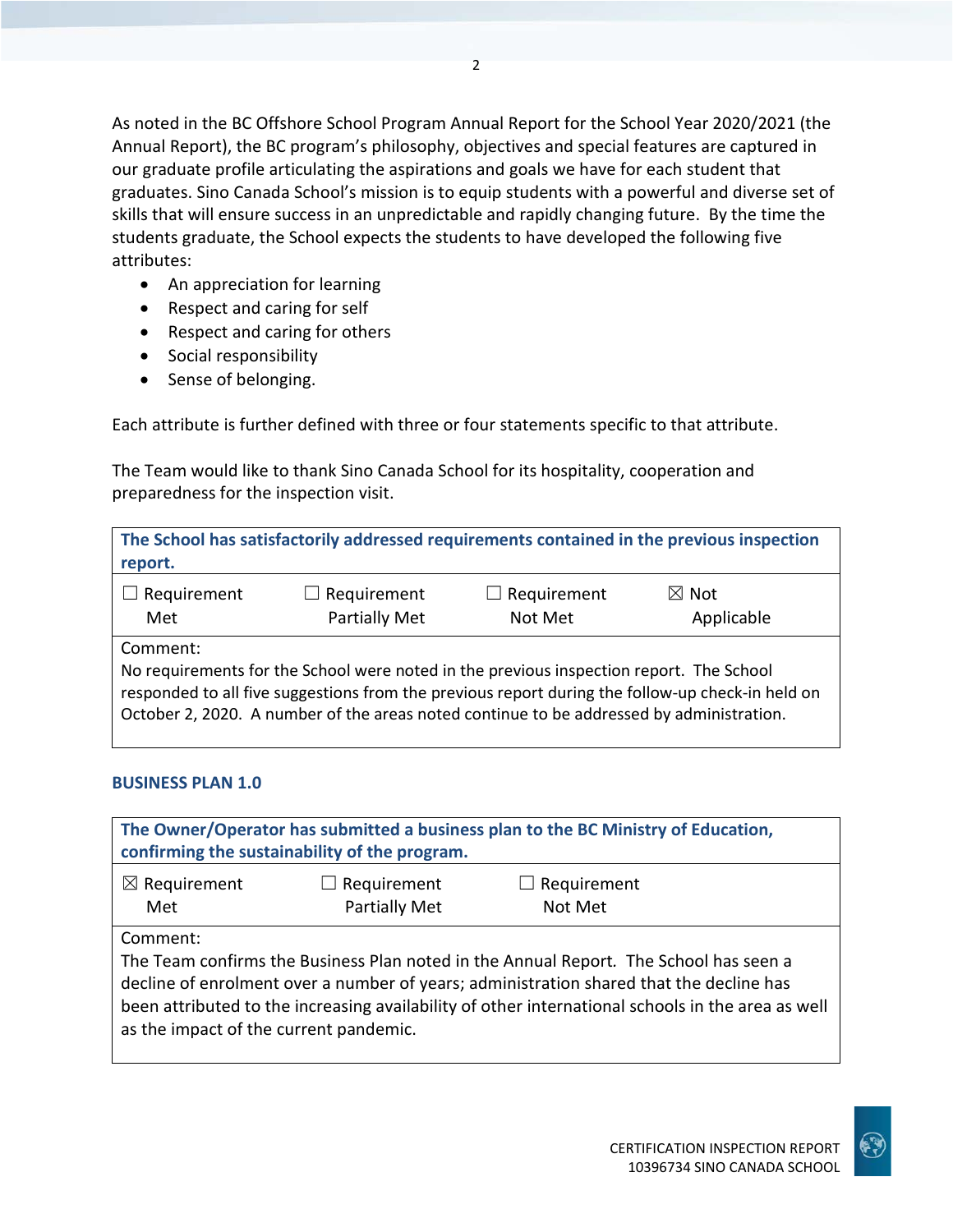The new administrative team is reviewing internal marketing structures with a goal to enhance marketing for the BC program. The focus will be on what, how and where the School is messaging and reaching out to perspective parents. Students in the BC program have the option to graduate with a BC diploma or both the BC and Chinese diplomas. SCS equestrian program, indoor swimming pool, theatre, fitness centre, fencing facility, sports fields, and extensive extra-curricular programs enhance students' education beyond the classroom. The hope is that the School's enrolment will begin to rebound next year.

The majority of the students live on campus while their parents live in various geographical areas; as such, the School utilizes technology to communicate with parents. Parents and students can log into PowerSchool to view the student's academic and behavioral progress at any time. Parent/teacher interviews are held virtually; academic advisors as well as student leaders fluent in English assist with translations. The academic advisors support students in choosing and preparing application for post-secondary education. The Team notes that approximately two-thirds of the last year's graduating students chose to study in Canada.

A new administrative team, from OSR to Principal and vice-principals were hired this year. This change was further complicated by the pandemic as some members of the leadership team and teaching staff were unable to be physically present at the School for the start of the school year due to travel restrictions. At the time of the inspection, only a few teachers continue to teach remotely from their home countries. With most staff now onsite, the staff as a whole is beginning to review existing goals for the school to determine what goals should be continued or developed going forward. The Team noted dedicated personnel capable of working together to develop a strong, cohesive staff with a new collective vision for the School.

As with schools around the world, SCS staff quickly adapted to remote learning in order to continue to effectively deliver the BC program to students. Moodle, Teams and Zoom platforms were employed to support online learning. SCS twins with Pine Tree Secondary School in Coquitlam; the pandemic affected students travelling to Canada this past summer.

#### **INSPECTION CATALOGUE 2.0**

**2.02 The Owner/Operator meets all requirements as set forth in the BC Global Education Program Offshore Schools Certification Agreement (the Agreement).** ☒ Requirement Met  $\Box$  Requirement Partially Met ☐ Requirement Not Met Comment: The Team confirmed that the Owner/Operator meets the requirements set forth in the Agreement.

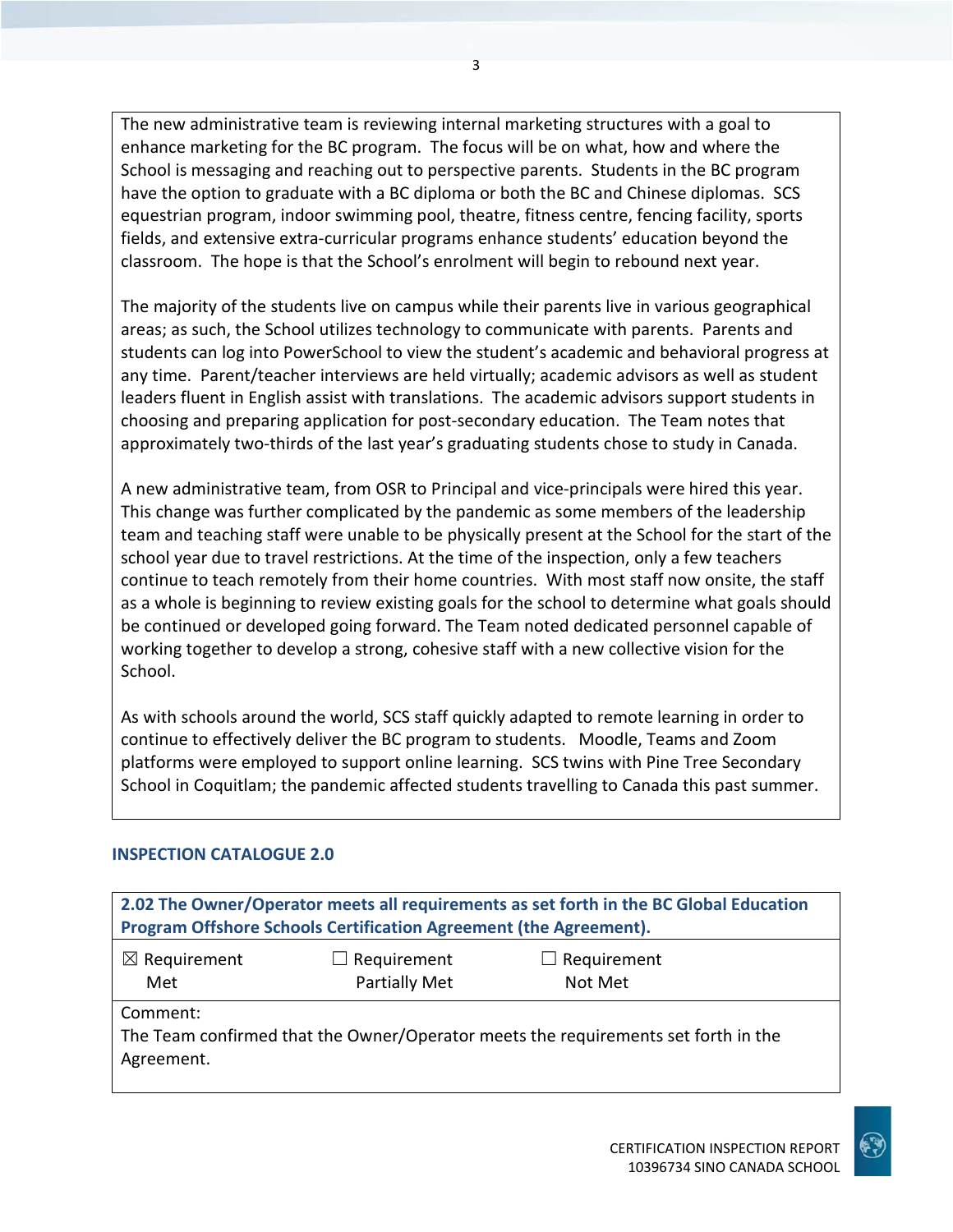During the course of the inspection, the Principal chose to update a few areas of the Annual Report to better reflect 2020/21. He resubmitted the report and this was appreciated by the Team.

**2.03 The Owner/Operator has written approval from the appropriate government entity to operate the offshore school, as outlined in section 5.03 of the Agreement.**

| $\boxtimes$ Requirement | $\Box$ Requirement   | $\Box$ Requirement |
|-------------------------|----------------------|--------------------|
| Met                     | <b>Partially Met</b> | Not Met            |

#### Comment:

The Team verifies that the Owner/Operator has the following written approvals to operate:

- Approval for the establishment of SCS from the People's Government of Jiangsu Province dated June 13, 2003 (a certified translation). There is no expiry for this approval.
- The official agreement to establish SCS from the Suzhou Municipal Education Bureau dated July 30, 2003 (a certified translation). There is no expiry for this approval.
- A letter dated May 22, 2018, from the Suzhou Municipal Education Bureau to BC Ministry of Education (RE: 5.03 & 5.04 of Agreement).
- A National Emblem Business License valid from Sept 18, 1997 to Dec 31, 2020. The renewal of this license has recently been received by the Owner/Operator.

| 2.04-2.05 The School meets local building, safety and cafeteria codes and regulations. The                                                                                                                                                                                                                                                                                                                                                                                                                                                                                                                                                                                                                                                  |                                                                 |             |  |
|---------------------------------------------------------------------------------------------------------------------------------------------------------------------------------------------------------------------------------------------------------------------------------------------------------------------------------------------------------------------------------------------------------------------------------------------------------------------------------------------------------------------------------------------------------------------------------------------------------------------------------------------------------------------------------------------------------------------------------------------|-----------------------------------------------------------------|-------------|--|
|                                                                                                                                                                                                                                                                                                                                                                                                                                                                                                                                                                                                                                                                                                                                             | facilities are deemed to be suitable to support the BC program. |             |  |
| $\boxtimes$ Requirement                                                                                                                                                                                                                                                                                                                                                                                                                                                                                                                                                                                                                                                                                                                     | Requirement                                                     | Requirement |  |
| Met                                                                                                                                                                                                                                                                                                                                                                                                                                                                                                                                                                                                                                                                                                                                         | <b>Partially Met</b>                                            | Not Met     |  |
| Comment:                                                                                                                                                                                                                                                                                                                                                                                                                                                                                                                                                                                                                                                                                                                                    |                                                                 |             |  |
| SCS is located within a large self-contained, park-like, gated community setting with security<br>guards located at the entrance to the property. The property at one time had been theme<br>park prior to the Owner/Operator purchasing the property to develop a school. The campus<br>includes two classroom buildings (one mainly for the BC program and one for the Chinese<br>program), gymnasium, auditorium, two swimming pools and fitness area, equestrian centre,<br>staff residences, dormitories, outdoor courts (i.e. tennis, basketball), field and a Food Street.<br>The building for the BC program supports approximately 50 classrooms, computer labs,<br>science labs, Foods room, Fine Arts rooms and Lecture Theatre. |                                                                 |             |  |
|                                                                                                                                                                                                                                                                                                                                                                                                                                                                                                                                                                                                                                                                                                                                             | The Team reviewed a number of building safety documents:        |             |  |

• Four reports (dated 2003, 2008, 2014, 2016) from the Suzhou Police Station RE: Fire Safety Inspection Results of the Constructed Structure. A report exists for each year a building on campus was required to be inspected according to law.

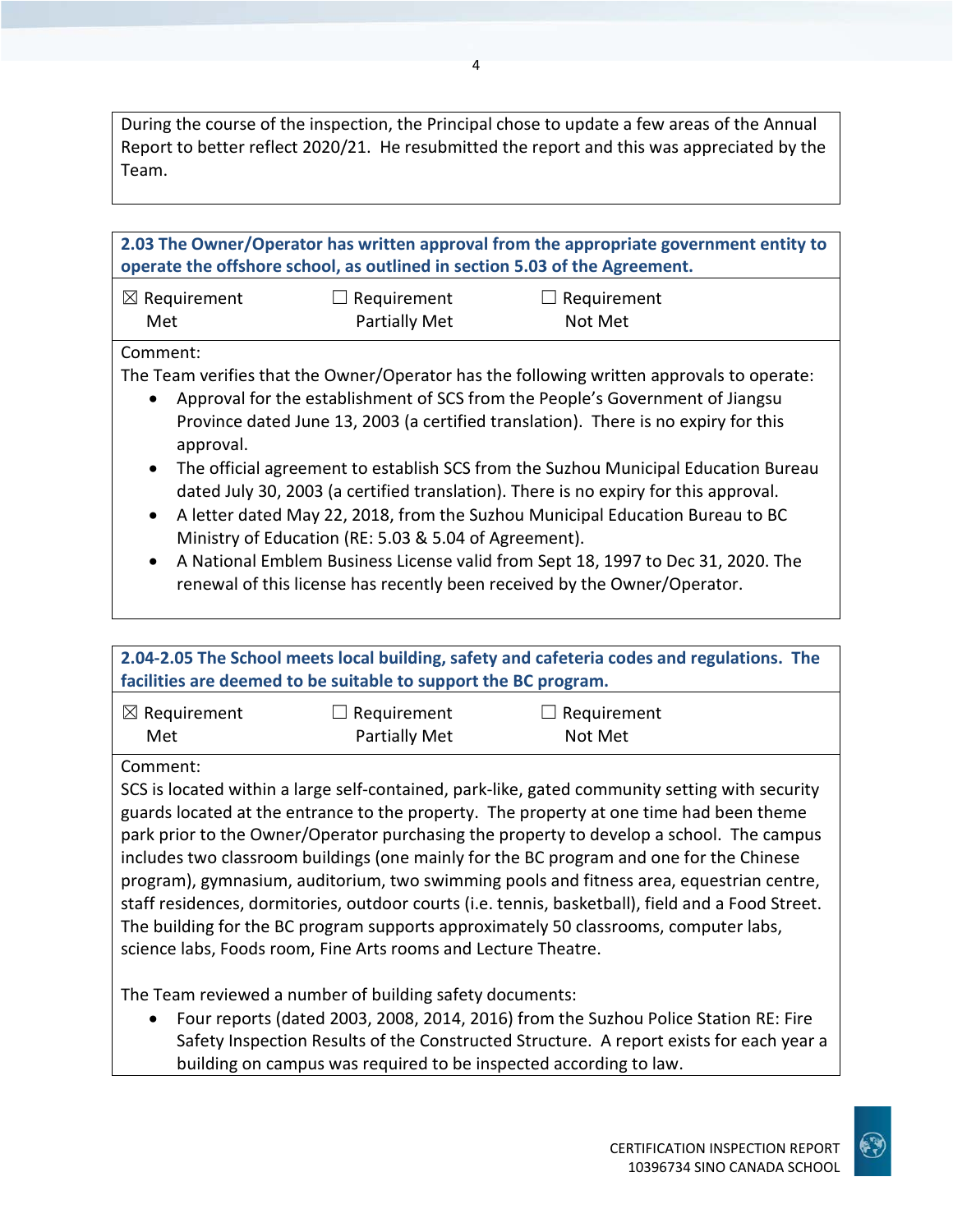• A number of current Food Operation Certificates allowing various food services to operate on the Food Street. Issue and expiry dates on these certificates varied. Due to the number of similar food certificate, one certificate was fully translated. Dates on the Chinese documents were evident in Chinese and English.

The Team verified emergency planning documents such as earthquake, fire, lockdown, evacuation, COVID-19, and unplanned temporary or permanent closure of the School. The OSR acknowledged she had reviewed the plans. Students at SCS practice fire and evacuation drills four times a year. To date, the earthquake and lockdown drills developed have yet to be practiced as lockdown and earthquake situations do not happen in this area of China. Following a discussion with the Principal, he saw value in the need to practice these drills this year as a way of preparing students for situations they may potentially encounter when studying in other areas around the world.

Approximately 95% of the students live on campus with most of the students returning home on weekends. Chinese staff members supervise students outside of school hours. BC teachers and administration communicate with the Chinese support staff as needed about issues affecting students. A nurse provides on-site medical services 24 hours per day and a psychologist is available to support students' mental health.

Once the Principal arrived at SCS, he examined the facilities on campus through the eyes of a perspective parent and immediately identified areas that could use improvements. Based on information reviewed during the inspection, the Team deems the facilities suitable to support the BC program.

**2.06 Offshore School Representative (OSR) - The Owner/Operator must appoint an individual to act as offshore school representative. This individual must be confirmed by the province and must meet all of the requirements set out in section 14 of the Agreement.**

| $\boxtimes$ Requirement | $\Box$ Requirement   | $\Box$ Requirement |
|-------------------------|----------------------|--------------------|
| Met                     | <b>Partially Met</b> | Not Met            |

Comment:

The Offshore School Representative, appointed by the Owner/Operator, began her two-year appointment in 2020, prior to the start of the school year. As part of the OSR's role, she also acts as the Superintendent for the School. The OSR held this position with SCS from 2006 to 2018; as such, this is of benefit in supporting the School through this year's leadership transition.

The OSR's extensive teaching and administrative experience in BC and previous experience as an OSR, provide her with the requisite background knowledge and expertise for this position. The Team confirmed that the OSR meets all of the requirements set out in Section 14 of the Agreement. The OSR is aware of her obligation to report to the Ministry of Education critical

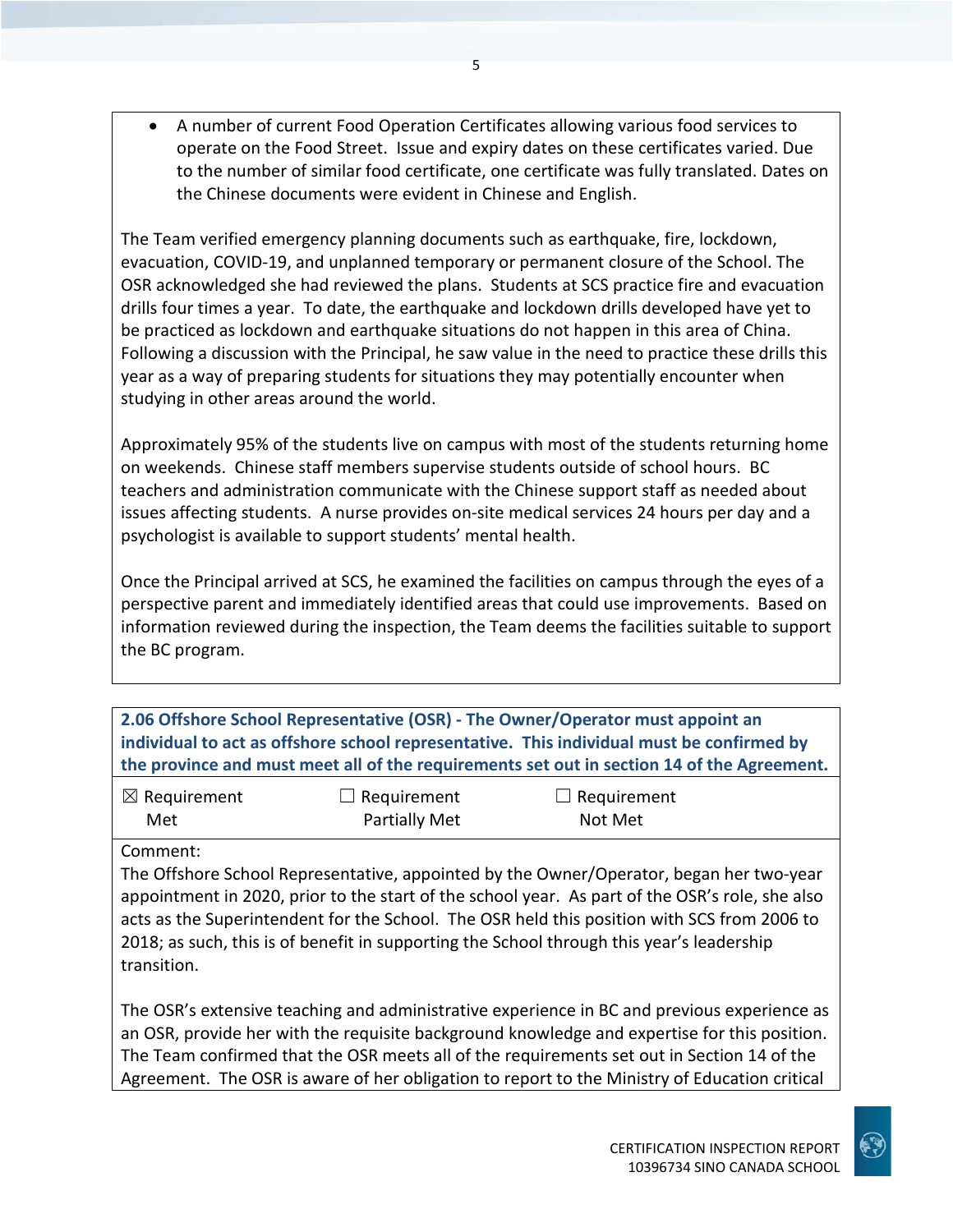information relating to changes in the operation of the School or ownership structure that could significantly impact the School's operations.

| 2.07 The Principal meets the requirements as outlined in section 2.07 of the inspection<br>catalogue for offshore schools.                                                                                                                                                                                                                                                                                                                                                                                                                                                                                                                                                                              |                                                   |                                                                                           |  |
|---------------------------------------------------------------------------------------------------------------------------------------------------------------------------------------------------------------------------------------------------------------------------------------------------------------------------------------------------------------------------------------------------------------------------------------------------------------------------------------------------------------------------------------------------------------------------------------------------------------------------------------------------------------------------------------------------------|---------------------------------------------------|-------------------------------------------------------------------------------------------|--|
| $\boxtimes$ Requirement                                                                                                                                                                                                                                                                                                                                                                                                                                                                                                                                                                                                                                                                                 | Requirement                                       | $\Box$ Requirement                                                                        |  |
| Met                                                                                                                                                                                                                                                                                                                                                                                                                                                                                                                                                                                                                                                                                                     | <b>Partially Met</b>                              | Not Met                                                                                   |  |
| Comment:<br>The Principal was appointed to his position at SCS effective the 2020/21 school year. His<br>previous experience as a principal in both BC and China will serve him well as he works<br>collaboratively with the staff to develop a new vision for the School. The Team confirms that<br>he is responsible for the principal duties noted in section 2.07 of the BC Offshore School<br>Program Annual Report.                                                                                                                                                                                                                                                                               |                                                   |                                                                                           |  |
|                                                                                                                                                                                                                                                                                                                                                                                                                                                                                                                                                                                                                                                                                                         |                                                   |                                                                                           |  |
|                                                                                                                                                                                                                                                                                                                                                                                                                                                                                                                                                                                                                                                                                                         | of the inspection catalogue for offshore schools. | 2.08 The School meets the administrative support requirements as outlined in section 2.08 |  |
| $\boxtimes$ Requirement                                                                                                                                                                                                                                                                                                                                                                                                                                                                                                                                                                                                                                                                                 | $\Box$ Requirement                                | $\Box$ Requirement                                                                        |  |
| Met                                                                                                                                                                                                                                                                                                                                                                                                                                                                                                                                                                                                                                                                                                     | <b>Partially Met</b>                              | Not Met                                                                                   |  |
| Comment:<br>The Principal of the School is supported by the following people: two vice-principals,<br>department heads, administrative secretary, human resources secretary, and two Academic<br>Advisors. Sino Canada School's finance and admissions departments support both the BC and<br>Chinese programs. As mentioned in the previous section, the OSR also acts as the<br>Superintendent supporting the BC staff at SCS.<br>PowerSchool Student Information System is used to store and transmit school and student<br>data to the BC Ministry of Education; it is managed by the administrative team.<br>The School meets the level of Internet connectivity as required by the BC Ministry of |                                                   |                                                                                           |  |
| Education.                                                                                                                                                                                                                                                                                                                                                                                                                                                                                                                                                                                                                                                                                              |                                                   |                                                                                           |  |

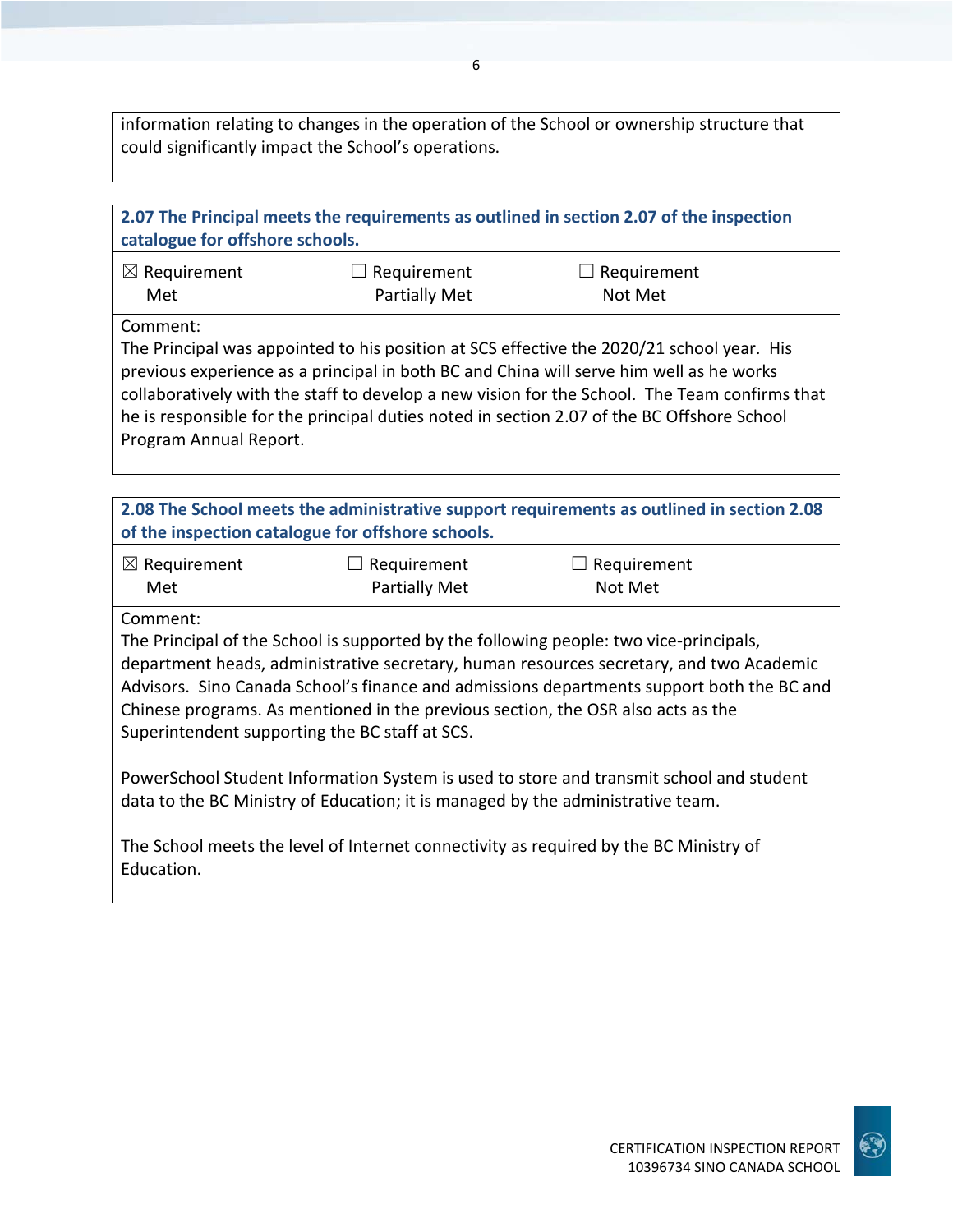## **2.09 The School meets the Student Record requirements as outlined in section 2.09 of the Inspection Catalogue for offshore schools.**

| $\boxtimes$ Requirement | $\Box$ Requirement | $\Box$ Requirement |
|-------------------------|--------------------|--------------------|
| Met                     | Partially Met      | Not Met            |

#### Comment:

Most student files are stored digitally with all students' demographic information stored in one file, English language entrance assessment records in a second file, and BC Ministry of Education's Personal Information Consent form in a third file. The Permanent Student Record (1704) and report cards are stored electronically as part of PowerSchool. The School is able to print a complete record for a student as needed. The original registration form is stored in the admission office. The students' Personal Information Consent forms for 2020/21 were in print format and will be digitized in the near future. During the course of the inspection the Principal deemed it important to reorganize the digital files into one folder for ease of access.

## **2.10-2.18 The School meets the teacher certification requirements as outlined in sections 2.10-2.18 of the inspection catalogue for offshore schools.**

| $\boxtimes$ Requirement | $\Box$ Requirement | $\Box$ Requirement |
|-------------------------|--------------------|--------------------|
| Met                     | Partially Met      | Not Met            |

Comment:

The Team confirms all items in Sections 2.10 through 2.18 of the BC Offshore School Program Annual Report.

**The Team confirms that all authorized persons under** *The Agreement* **possess valid and current certification under the Ministry of Education.** The School employs 34 BC teachers (including administration). Four teachers whose BC Certificate of Qualification applications are in process, have a valid letter of exemption from the Ministry of Education. The five teachers who possess subject-restricted independent school teaching certificates are teaching BC courses within their restriction. In addition to the 34 BC teachers, there are four Chinese teachers who teach Mandarin 10-12. The Team verified that these teachers are locally certified. A criminal record check is required in China in order to be certified as a teacher.

The BC staff have been very appreciative of the Chinese staff from Sino Canada School for supervising in the BC classrooms during the time that a number of BC teachers were unable to travel to China, requiring them to provide remote online learning to students.

The Team completed a random review of teacher files stored in the HR Office. The files reviewed indicate they contain the necessary employee information. During the inspection, all staff signed the 2020/21 BC Ministry of Education Personal Information Consent Form.

10396734 SINO CANADA SCHOOL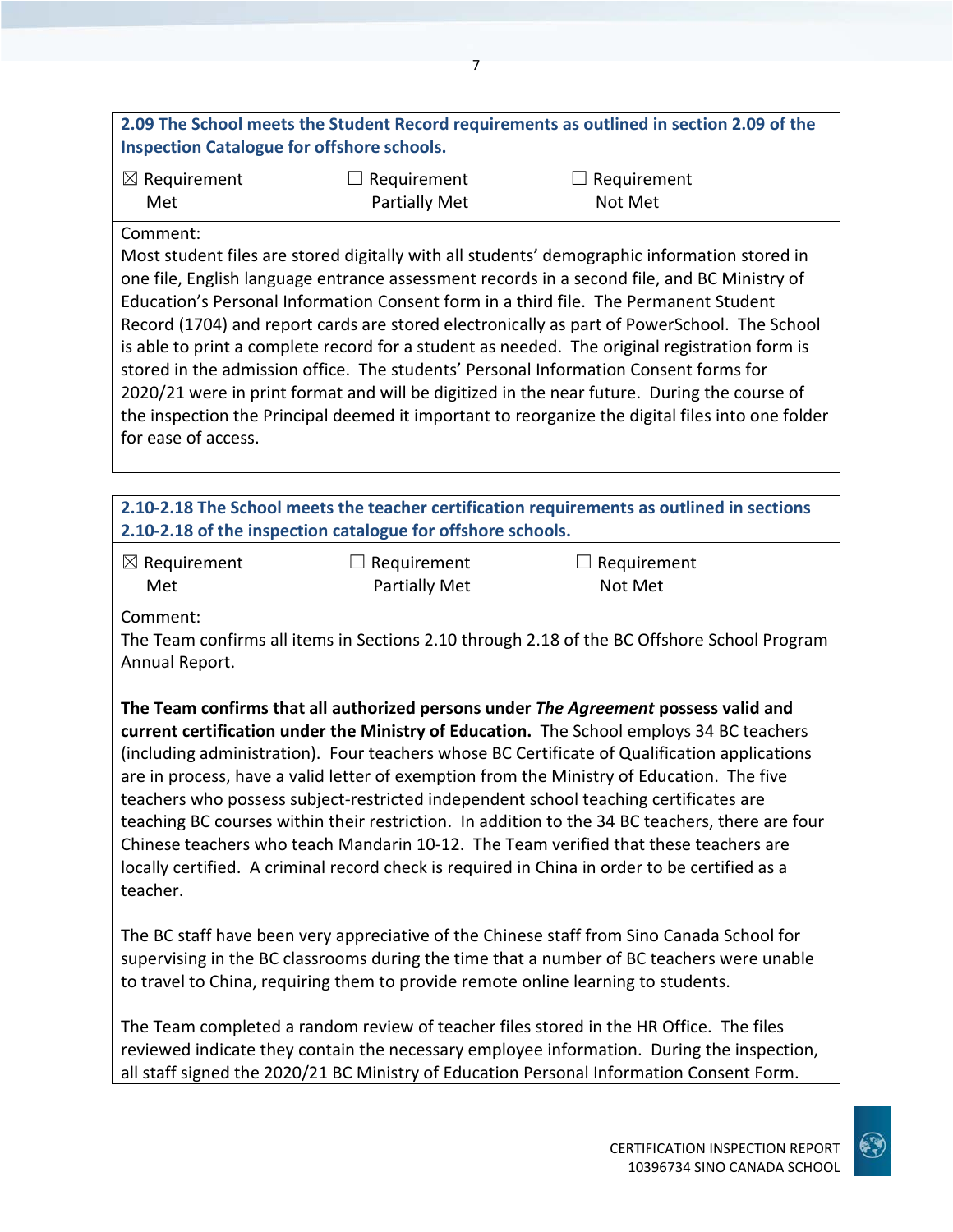The terms and conditions of employment are included in the teacher and principal contracts, with the exception of language regarding the "availability of instructional supplies".

The Teacher COQ verification response file submitted as part of the Annual Report was for the 2019/20 school year. During the inspection, the OSR submitted information to the TCB in order to acquire the 2020/21 teacher verification response file.

Professional development for staff consist of three days at the beginning of the year for orientation, review of school policies and Ministry requirements, as well as staff and student expectations. There are two half-day Pro-D days held during the year where teachers lead seminars for each other. In addition, staff support each other within their departments and three times a year teachers meet with other educators in local international schools. This year two staff recently attended a Maker Space Conference and brought back ideas to rest of staff. Through discussion with staff, the Principal will be finalizing professional development for the remainder of this school year.

| 2.19 The School meets the requirements for curriculum implementation outlined in section |
|------------------------------------------------------------------------------------------|
| 2.19 of the inspection catalogue for offshore schools.                                   |

| $\boxtimes$ Requirement | $\Box$ Requirement   | $\Box$ Requirement |
|-------------------------|----------------------|--------------------|
| Met                     | <b>Partially Met</b> | Not Met            |

Comment:

Curriculum maps have been created by staff and uploaded to a curriculum mapping tool called "Atlas Rubicon". Teachers noted that this is a helpful tool, especially for incoming teachers as it allows access to planning documents and a suite of resources, assisting teachers in planning for instruction and assessment. As well, teachers make use of both Moodle and WeChat to share resources and collaborate. Moodle has also opened portals that provide support to students. Documentation and conversations demonstrate that the redesigned curriculum continues to be effectively implemented in grades 10-12.

Curricular documents and conversations with teachers in various departments provided examples of individual and group project-based learning, some of which allowed for student choice. Other forms of student learning included direct instruction, note-taking, assignments, class discussion, debate, role playing, lab experiments, and virtual simulations. Use of visuals, language games, word walls, KWI charts, Think-Pair-Share and exit slips are strategies employed by some teachers to engage students. The Team observed that teaching staff seem genuinely enthusiastic about the BC curriculum, particularly the greater flexibility regarding pedagogy and assessment.

Staff indicated that they incorporate the First Peoples Principles of Learning into their teaching, however, explicit teaching of the principles to students continues to be a challenge for some teachers. A few teachers are using sharing circles to develop English language

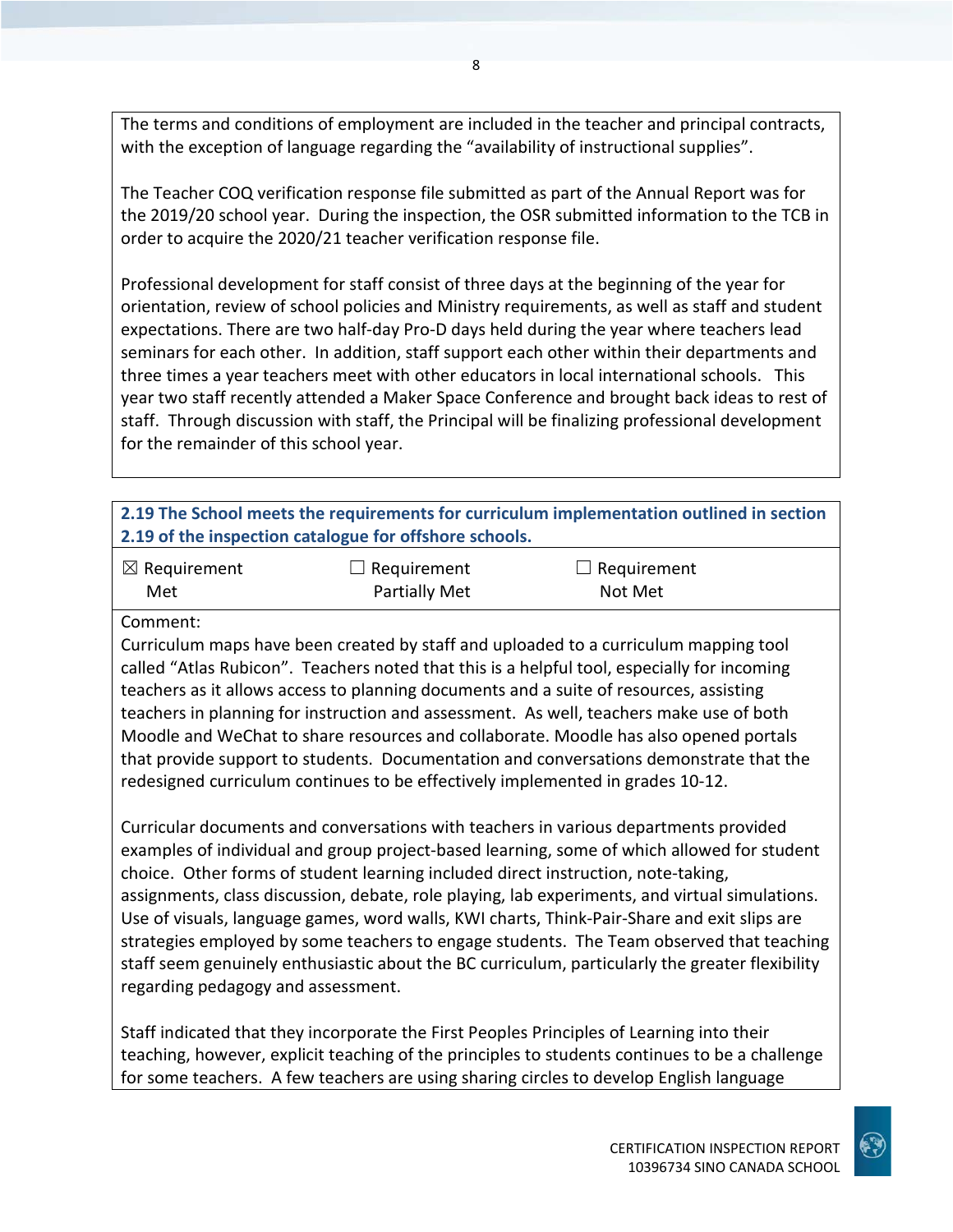acquisition and as a group self-reflection tool. Examples of in-class activities that highlight Indigenous knowledge/worldviews included a Reader Theatre activity requiring students to select a legend from different cultures, the history and impact of residential schools and the effect of stereotypes and bias on Indigenous people. SCS also offers English First Peoples 12. The Team encourages the School to further explore teaching and learning resources for integrating First Peoples Principles of Learning.

Teachers provided examples of how they were utilizing the Core Competencies in planning for instruction and most were using staff designed rubrics to assess as well as engage students in the self-assessment of the Core Competencies.

A strong extra-curricular program offers students a wealth of opportunities to explore various interests and to develop academically and athletically. Staff identified the after-school clubs, sports and events as one of strengths of the BC program.

Teacher surveys noted that support for implementation of the revised curriculum is currently delivered through the department head structure. The department heads provide individual support to teachers and facilitate professional sharing and development of instructional resources. Teachers spoke to the dedication that their colleagues display and their commitment to supporting students and one another. Due to COVID-19, little school-wide professional development has taken place. Teachers expressed they would welcome the opportunity to enhanced professional development with external guest speakers and subject area experts to further explore their practice.

Commendation:

The Team commends the staff for their dedication to supporting each other and student learning through the challenges of the pandemic and transition to a new leadership team.

The Team commends the School for offering a multitude of extra-curricular activities for students, which contributes to a positive learning environment.

| 2.20 The School meets the requirements for English language assessment and acquisition<br>as outlined in section 2.20 of the inspection catalogue for offshore schools. |                                                                                         |                               |  |  |
|-------------------------------------------------------------------------------------------------------------------------------------------------------------------------|-----------------------------------------------------------------------------------------|-------------------------------|--|--|
| $\boxtimes$ Requirement<br>Met                                                                                                                                          | $\Box$ Requirement<br>Partially Met                                                     | $\Box$ Requirement<br>Not Met |  |  |
| Comment:                                                                                                                                                                |                                                                                         |                               |  |  |
| The Team saw evidence of a comprehensive English program that supports English language                                                                                 |                                                                                         |                               |  |  |
| acquisition. The entrance assessment consists of grammar, reading, writing and listening                                                                                |                                                                                         |                               |  |  |
| components. All students must score at least 62% on the assessment to be admitted directly                                                                              |                                                                                         |                               |  |  |
| into the BC program. Students who are unable to achieve this standard are enrolled in the                                                                               |                                                                                         |                               |  |  |
|                                                                                                                                                                         | BC Preparation Program I, comprised of ELL instruction and Communications 10, which are |                               |  |  |

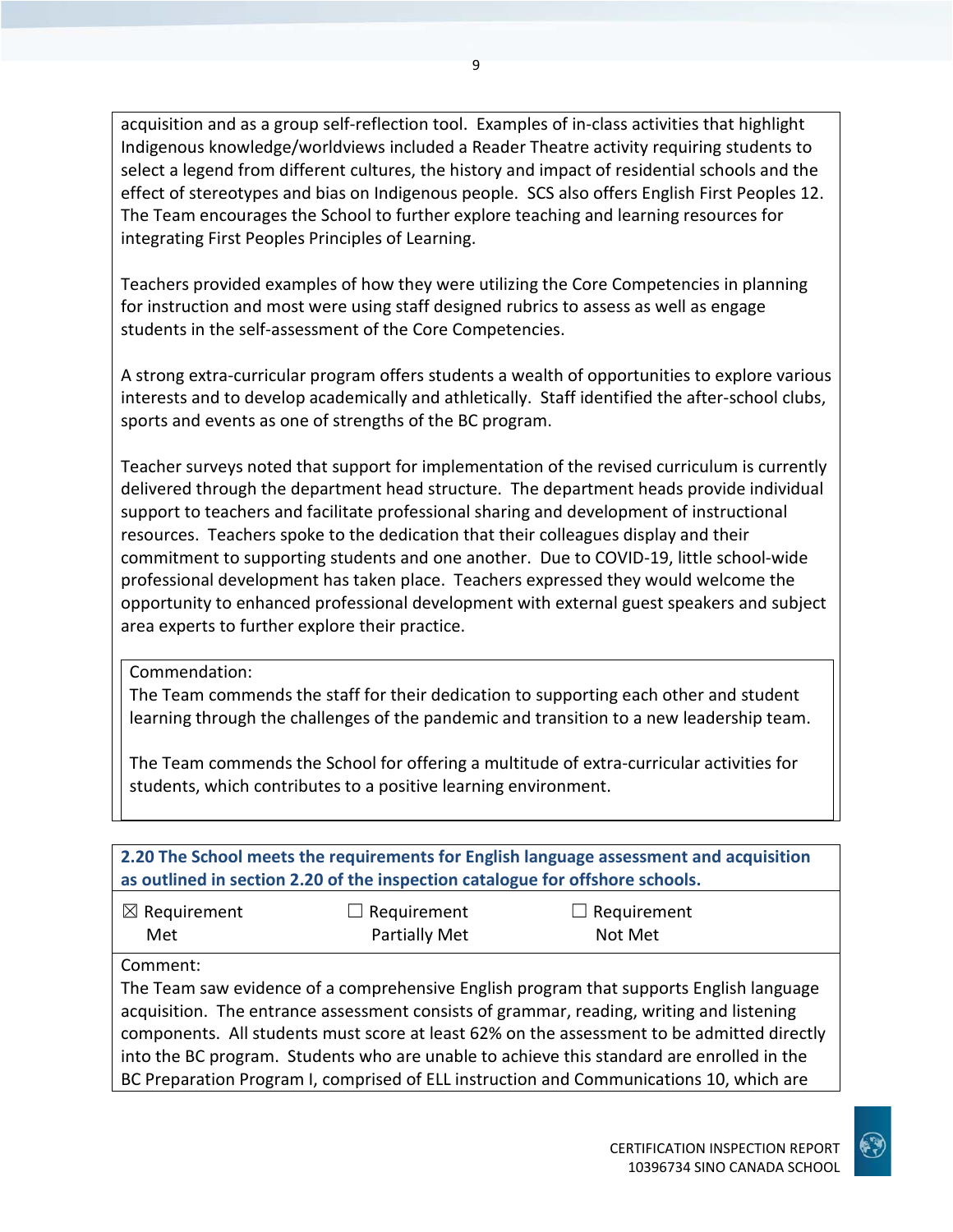both non-credit courses. Students in this program are enrolled in two electives in the BC program. Students are re-assessed up to two times per year to determine if they have achieved a level of language proficiency that would allow them to be admitted into a full BC program. The principal oversees the admissions process and is responsible for making final decisions with respect to student assessment and admission.

The Chinese elementary/middle school has introduced a BC Preparation 2 Program. Students take non-credit, basic English preparation programs and classes within their own school and participate in extra-curricular programs offered by the BC program. Local bilingual teachers and certified TOEFL/TESL foreigners teach the program.

Students in grades 10-12 are enrolled in 8 English credits per grade level to support their English language acquisition. Teachers indicated that they support English language acquisition in classes, in addition to teaching their curricular content. As well, teachers noted that they offer academic tutorials and sponsor clubs, teams and activities to further support language acquisition. English language proficiency is assessed within each curricular area, using school-developed rubrics. Sharing of strategies amongst teachers typically occurs during department and school-wide professional development days.

| 2.21(a-e) The School meets the course credit requirements (equivalency, challenge,<br>exemptions and BAA courses) as outlined in section 2.21 (a-e) of the inspection catalogue<br>for offshore schools.                                                      |               |                                                                                                                                                                                |  |
|---------------------------------------------------------------------------------------------------------------------------------------------------------------------------------------------------------------------------------------------------------------|---------------|--------------------------------------------------------------------------------------------------------------------------------------------------------------------------------|--|
| $\boxtimes$ Requirement                                                                                                                                                                                                                                       | Requirement   | Requirement                                                                                                                                                                    |  |
| Met                                                                                                                                                                                                                                                           | Partially Met | Not Met                                                                                                                                                                        |  |
| Comment:<br>The School currently offers two BAA courses: Psychology 12 (YPSYC 12A) and Game Design 11<br>(YCAIS). Course overviews have been revised to reflect the revised curricular framework and<br>have the appropriate Ministry of Education approvals. |               |                                                                                                                                                                                |  |
| Exempted courses include: Mandarin 10-12. SCS has a letter of exemption on file allowing<br>the delivery of these courses by locally certified teachers.                                                                                                      |               |                                                                                                                                                                                |  |
|                                                                                                                                                                                                                                                               |               | While the School has yet to grant credits using equivalency or challenge, the Team<br>encourages SCS to develop an equivalency review policy in preparation for such requests. |  |

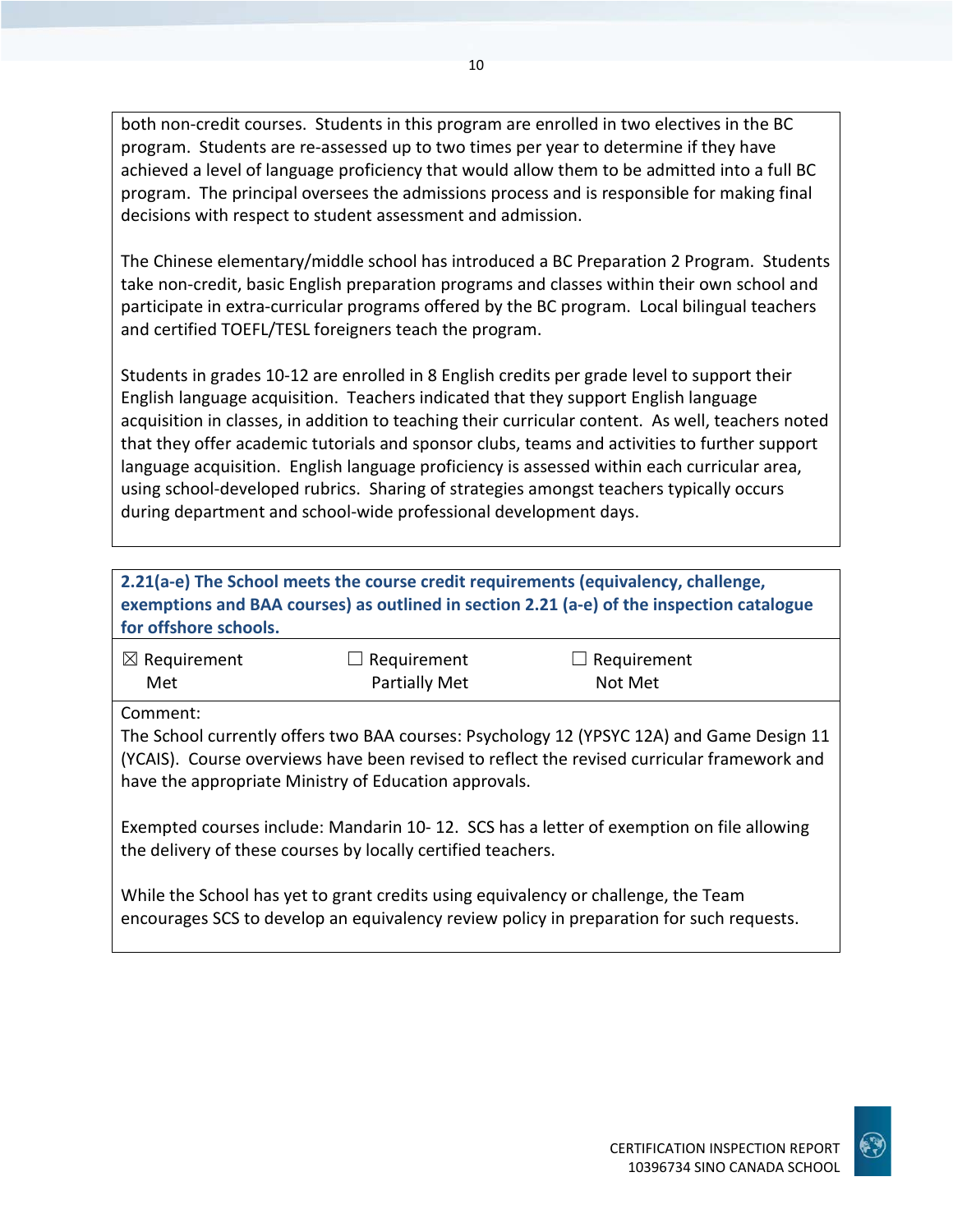**2.21(f-g) The School meets the course overview/course planning requirements as outlined in Schedule B Part I, 2. (e) of the Agreement; namely, that all BC program courses offered in the School meet or exceed the ministry learning outcomes/learning standards identified in the educational program guides for each course.**

| $\Box$ Requirement | $\boxtimes$ Requirement | $\Box$ Requirement |  |
|--------------------|-------------------------|--------------------|--|
| Met                | Partially Met           | Not Met            |  |

#### Comment:

The School has adopted a digital curriculum mapping system, *Atlas Rubicon*, which provides a template that explicitly identifies the elements of the curricular frameworks, including course descriptions, unit calendars and curriculum maps. Curriculum maps include the following sections: Big Ideas, Core Competencies, Curriculum Competencies, Content, Unit Outlines, Essential and Guiding Questions, Performance Tasks (formative and summative), Key Vocabulary, Language Acquisition Strategies and Teacher Resources.

The Team reviewed course documentation, providing evidence that all courses taught by BC teachers meet the requirements of the new curricular frameworks. Although the translated course documents for Mandarin 10-12 provided content information, they did not reflect the language and elements of the BC curriculum.

Requirement:

The School is required to update the translated Mandarin 10-12 course outlines to reflect the language and elements of the BC Curriculum (Big Idea, Core Competencies, Curricular Competencies and Content).

**2.22 The School meets the instructional time allotment requirements as outlined in section 4.5 of the inspection catalogue for offshore schools, including the requirements set out in sections 1.1 to 6, with the exception of s. 4(5)(b), 4 (6), 5 (8)(a) and (d) and s. 5.3 of Ministerial Order 41/91, the Educational Standards Order, enacted under the Independent School Act.**

| $\boxtimes$ Requirement | $\Box$ Requirement   | $\Box$ Requirement |
|-------------------------|----------------------|--------------------|
| Met                     | <b>Partially Met</b> | Not Met            |

#### Comment:

All students in the School are able to work toward earning both a Dogwood Diploma and Chinese High School Certificate. SCS provides 6 hours of BC program instruction per day over 187 days per year, with a total of 1122 hours of instruction per school year; this exceeds the Ministry's minimum requirement of 850 hours.

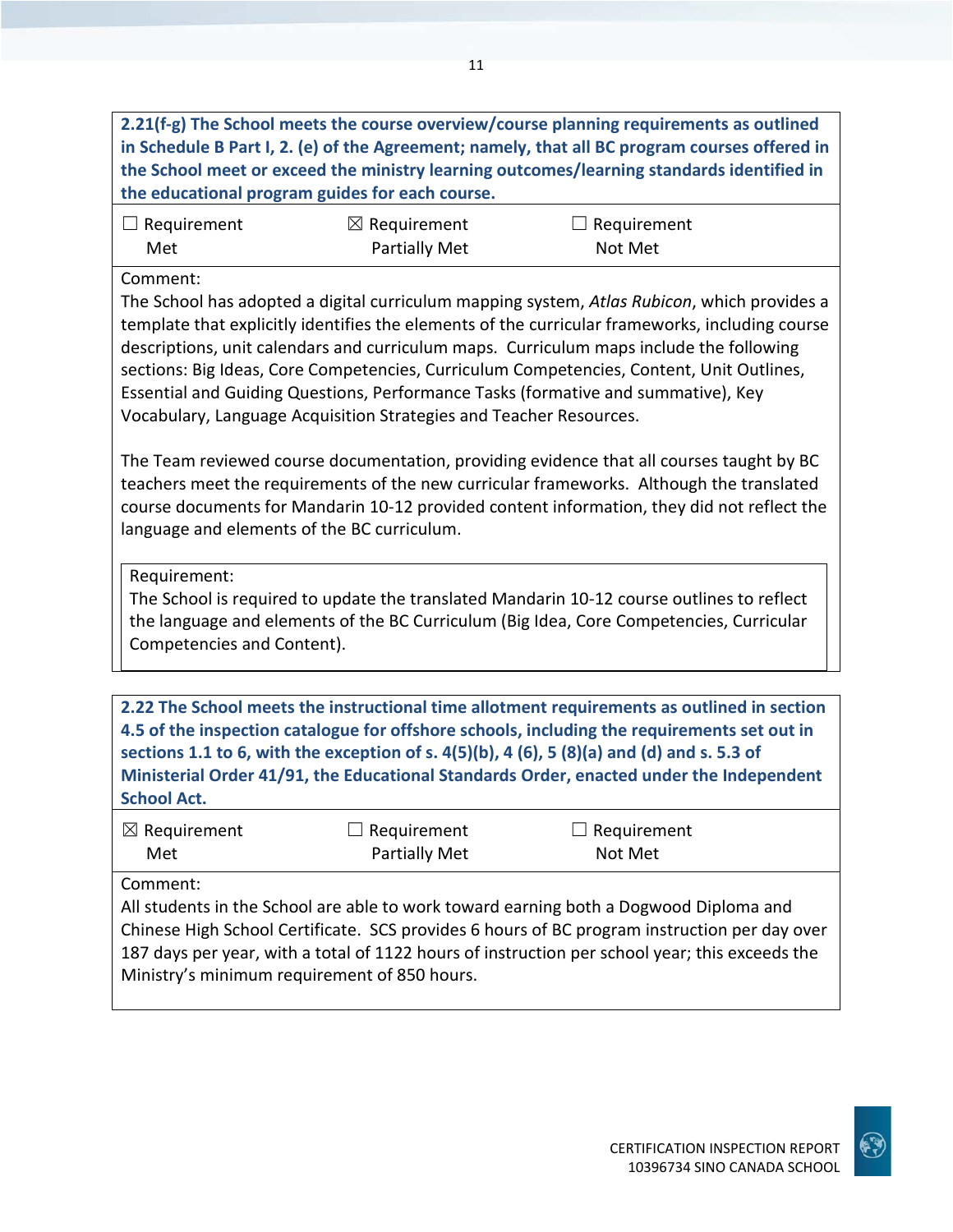## **2.23 The School meets the assessment methods requirements as outlined in section 2.23 of the inspection catalogue for offshore schools.**

12

| $\boxtimes$ Requirement | $\Box$ Requirement   | $\Box$ Requirement |
|-------------------------|----------------------|--------------------|
| Met                     | <b>Partially Met</b> | Not Met            |

#### Comment:

The School uses achievement results to monitor student achievement. Interventions are put in place for students who are identified as academically at risk. The initial intervention involves the teacher, who meets with the student to discuss strategies to improve. Should a student receive an "in-progress" report, a parent/teacher interview is scheduled. Students requiring additional support have access to peer tutors and can attend teacher tutorials. As well, departments compare historic class averages with current class averages to reflect on their evaluation practices.

Consistency in evaluation practices are discussed at staff meetings and examined at the department level. Department members work collaboratively, creating common assessment tools and developing common exams. SCS has developed both an Assessment and Reassessment Policy.

Teacher interviews and submitted documents provide evidence that teachers are using multiple formative and summative assessment practises that align with the new curriculum. Formative assessment strategies include reflection journals, student observation, games, peer assessment, practice quizzes and exit slips. Summative assessment methods include presentations, performances, labs, reflection journals, video diaries, assignments, projects, portfolios, staff-developed rubrics, quizzes, unit tests and final exams. Teachers use staffdeveloped rubrics to engage students in self-assessment of English language development, quality of student work and in some of the Core Competencies. The Team encourages the School to further explore student self-assessment of the Core Competencies.

SCS applies rigorous security and invigilation procedures for BC Numeracy and Literacy assessments. These procedures include: training of invigilators prior to the exam, securing the E-room from students prior to the assessment, installing PEN's and passwords for all students, confirming students' PEN and name by checking ID, removing all unneeded items from the students' possession, and requiring invigilators to submit completed exams and record confirmation numbers. All exam processes are overseen by the Principal.

#### Commendation:

The School is commended for growing the diversity of assessment methods in alignment with the new BC curriculum.

**2.24 The School meets the learning resources requirements as outlined in section 2.24 of the inspection catalogue for offshore schools.**

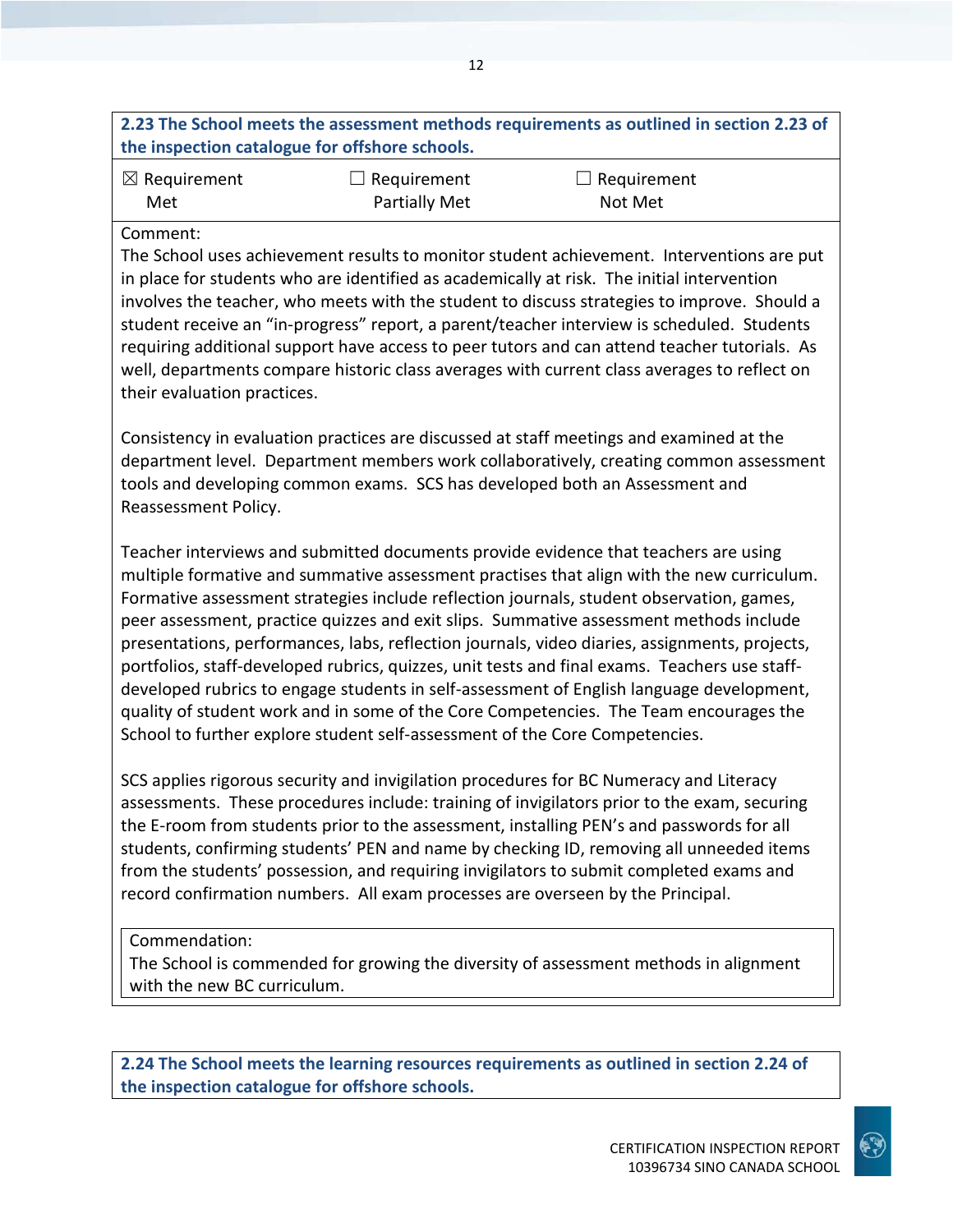| $\boxtimes$ Requirement | $\Box$ Requirement | $\Box$ Requirement |  |
|-------------------------|--------------------|--------------------|--|
| Met                     | Partially Met      | Not Met            |  |

#### Comment:

Teacher input describes the library as a warm, welcoming community hub that hosts several school-wide events. It was reported that the Library has a varied collection of print and digital resources available to students for class-assigned and leisure reading. A yearly library budget is provided, allowing the library collection to expand each year. The SCS also employs two library assistants and a BC teacher-librarian, providing access to the facility from 7:30 am to 8:00 pm, Monday to Thursday. The School has plans to develop the library into a digital information hub complete with a maker space.

Wi-Fi access is available in all instructional areas of the School. Each classroom has a projector and a computer with internet access. There are four computer labs that are equipped with 30 computers. In addition, each student at the school is required to have their own laptop and is therefore able to readily access online resources. Policy around acceptable use in noted in the parent/student handbook. The School has acquired a Moodle server for the local area network, meaning teachers and students can create a digital learning environment that does not rely on the public internet. Further, 400Mbps is provided, meeting the bandwidth requirements of the Ministry of Education. The Team confirms that students have ample access to computer technology at the School.

#### **2.25 The School meets the student progress report requirements as outlined in section 2.25 of the inspection catalogue for offshore schools.** ☒ Requirement Met  $\Box$  Requirement Partially Met  $\Box$  Requirement Not Met Comment: The School reports to parents six times each school year with two formal reports and one informal report per semester. Progress reports include attendance, work habits, letter grades, percentages and comments. Parent/teacher conferences are held after the first and third reports are issued. As previously mentioned in section 1.0 of the report, the academic advisors and student leaders fluent in English act as translators. As well, vice principals and

academic advisors monitor student progress and, when necessary, communicate directly with parents to discuss their child's progress and strategies to support their child's learning.

The School uses technology to communicate with parents on a regular basis. Both students and parents can access the student information system, PowerSchool, to get up-to-date information regarding their child's attendance, behavior and academic progress. Weixin, Weibo and QQ are platforms the School uses to celebrate student successes.

13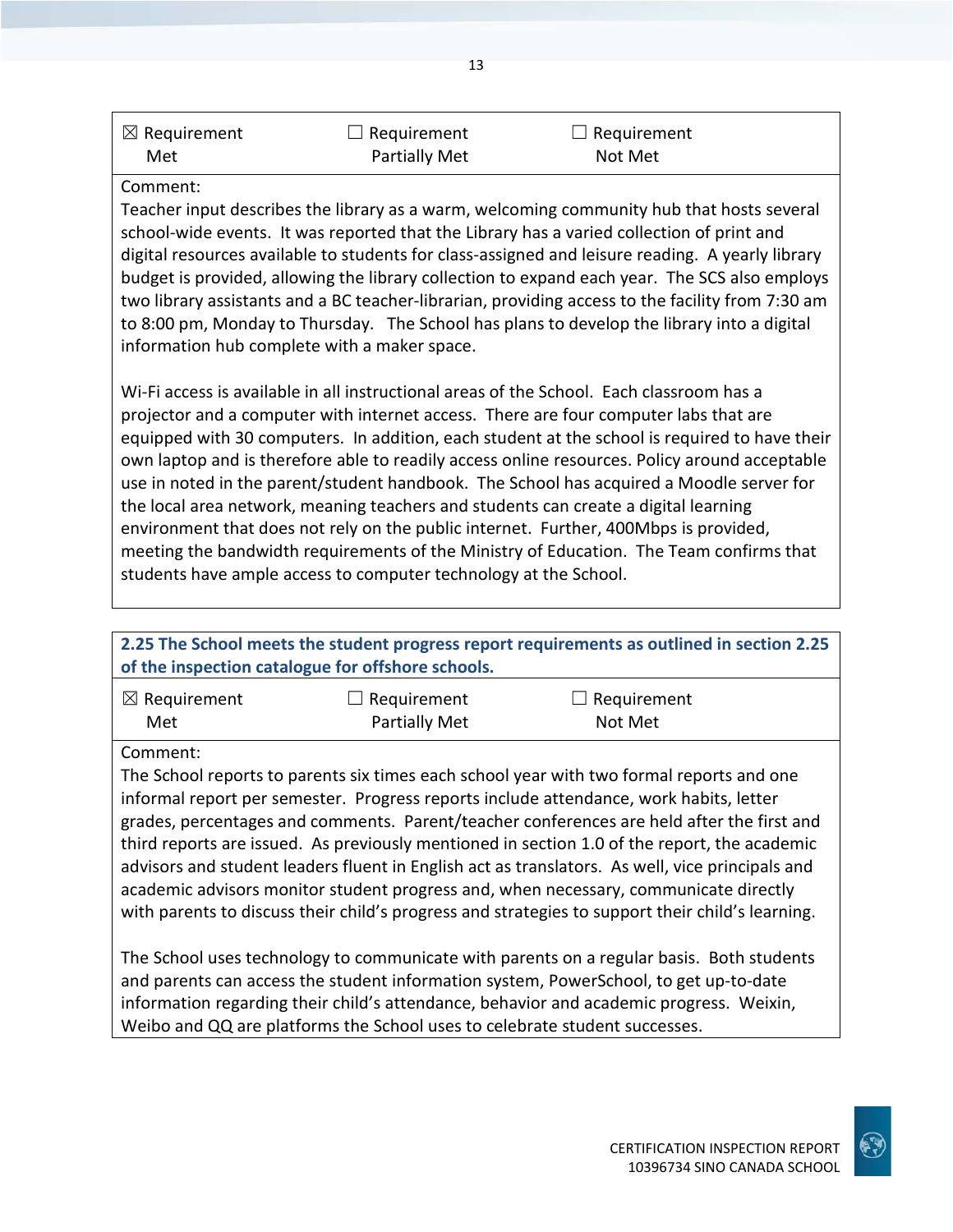## **2.26 The School meets the parent/student handbook requirements as outlined in section 2.26 of the inspection catalogue for offshore schools.**

| $\boxtimes$ Requirement | $\Box$ Requirement | $\Box$ Requirement |
|-------------------------|--------------------|--------------------|
| Met                     | Partially Met      | Not Met            |

Comment:

The 34-page parent/student handbook was recently updated by the new Principal. The handbook is written in both English and Chinese and readily available to parents and students on multiple online platforms. The Team confirms that the handbook meets the requirements as outlined in the Annual Report (i.e. Appeals and Dispute Resolutions Policy; policies related to student assessment, admissions, conduct, supervision).

| 2.27 The School meets the teacher handbook requirements as outlined in section 2.27 of<br>the inspection catalogue for offshore schools. |                         |                                                                                                                                                                                        |  |
|------------------------------------------------------------------------------------------------------------------------------------------|-------------------------|----------------------------------------------------------------------------------------------------------------------------------------------------------------------------------------|--|
| Requirement                                                                                                                              | $\boxtimes$ Requirement | Requirement                                                                                                                                                                            |  |
| Met                                                                                                                                      | <b>Partially Met</b>    | Not Met                                                                                                                                                                                |  |
| Comment:                                                                                                                                 |                         |                                                                                                                                                                                        |  |
|                                                                                                                                          |                         | The 20-page teacher handbook is updated annually by the Principal and meets all but one of                                                                                             |  |
| handbook as needed.                                                                                                                      |                         | the requirements as outlined in the Annual Report. This year, due to the pandemic and a<br>complete administrative change, the Principal indicated that he will continue to revise the |  |
| The statement noted in 2.27b of the Annual Report has recently been added to the teacher<br>handbook.                                    |                         |                                                                                                                                                                                        |  |
|                                                                                                                                          |                         |                                                                                                                                                                                        |  |
|                                                                                                                                          |                         | 2.28 The School meets the distributed learning requirements as outlined in section 18 of                                                                                               |  |
|                                                                                                                                          |                         | the Agreement and section 2.28 of the inspection catalogue for offshore schools.                                                                                                       |  |

| $\Box$ Requirement                                                  | $\Box$ Requirement   | $\Box$ Requirement | $\boxtimes$ Not |
|---------------------------------------------------------------------|----------------------|--------------------|-----------------|
| Met                                                                 | <b>Partially Met</b> | Not Met            | Applicable      |
| Comment:<br>The School does not offer distributed learning courses. |                      |                    |                 |